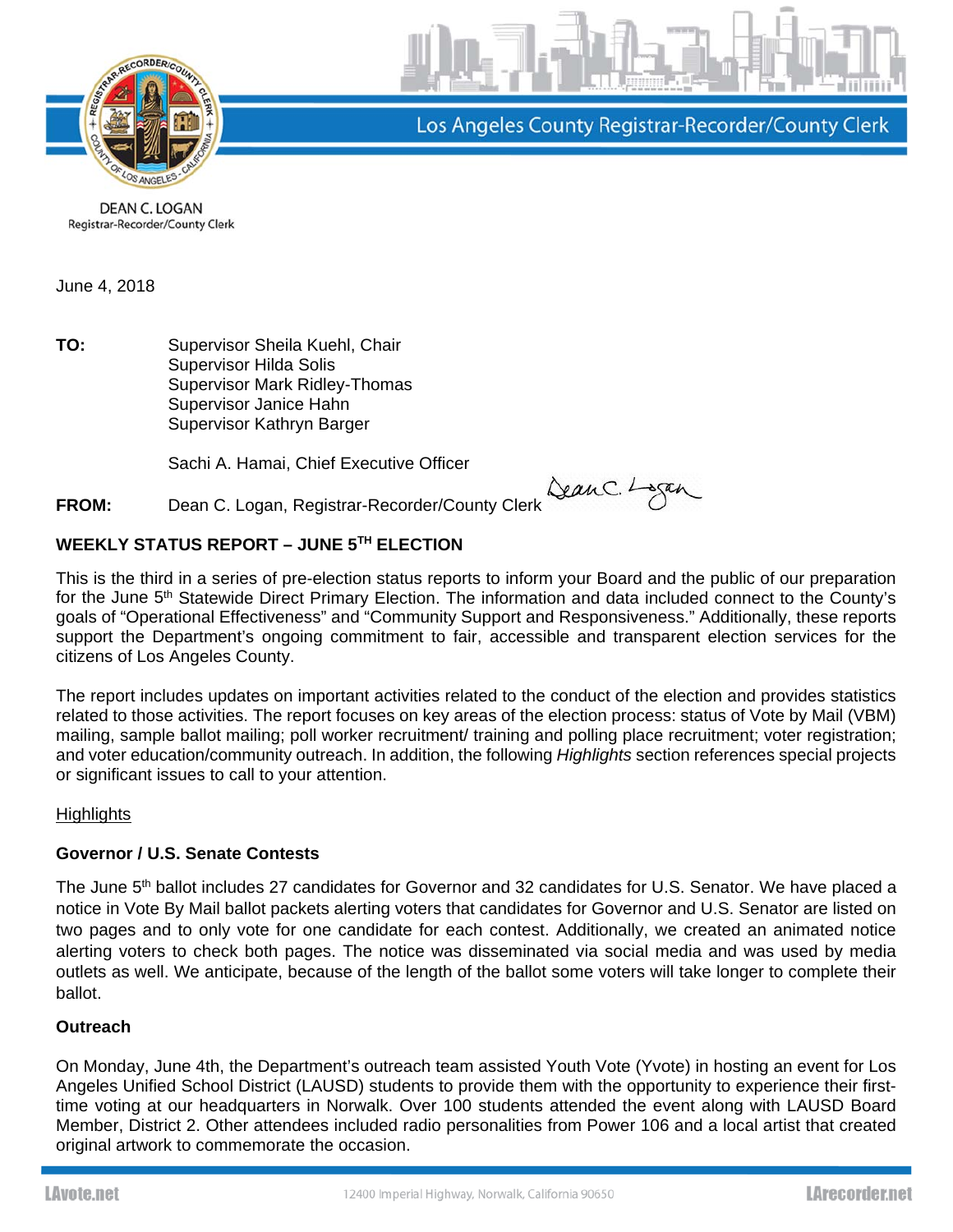The following media outlets also attended:

- ABC Nightline
- ABC7 Local
- La Opinion
- KABC 790 radio
- Telemundo
- KTLA

# **Weekend Early Voting**

The Weekend Early Voting Program concluded on June 3<sup>rd</sup> and was the last opportunity for a registered voter to obtain a VBM ballot before Election Day. Voter turnout during the weekend of Early Voting was significant. A total of 3,016 early votes were cast this past weekend for the June  $5<sup>th</sup>$  election. The expanded locations saw 1,420 ballots issued on Saturday and 1,596 issued on Sunday. The highest turnouts were in Pasadena and West Los Angeles.

| <b>Location</b>                                      | <b>Saturday</b><br>(June $2^{nd}$ ) | <b>Sunday</b><br>(June $3^{\text{rd}}$ ) | Total |
|------------------------------------------------------|-------------------------------------|------------------------------------------|-------|
| West Los Angeles College                             | 210                                 | 247                                      | 457   |
| Lancaster Public Library                             | 103                                 | 81                                       | 184   |
| Lawndale Library                                     | 117                                 | 115                                      | 232   |
| Long Beach City College                              | 121                                 | 169                                      | 290   |
| <b>Boyle Heights City Hall</b>                       | 83                                  | 118                                      | 201   |
| Registrar-Recorder/County Clerk                      | 155                                 | 161                                      | 316   |
| Pasadena - Jackie Robinson Community Center          | 236                                 | 221                                      | 457   |
| <b>West Valley Regional Library</b>                  | 190                                 | 221                                      | 411   |
| East San Fernando Valley - Lake View Terrace Library | 81                                  | 107                                      | 188   |
| <b>West Covina Library</b>                           | 124                                 | 156                                      | 280   |
| Total:                                               | 1,420                               | 1,596                                    | 3,016 |

#### **Vote By Mail Ballot Drop-Off**

The Department's VBM Drop-Off Program will continue throughout the County through Election Day. It provides a convenient, accessible and transparent option for voters to securely and easily cast their VBM ballot. The program has had successful voter participation. To date we have received 3,869 VBM ballots from the 109 sites located throughout the County that are serving as drop-off locations.

#### **Language Accessibility**

The Department currently provides language assistance to voters in 13 languages other than English. The Los Angeles County Multilingual Voter Services program was established to provide services to voters who need language assistance. These services include:

#### **Translated Election Materials**

A translated sample ballot booklet is mailed to voters who requested language materials. The sample ballot booklet contains a list of candidates, candidate information and measures, information on where to vote, how to request a vote-by-mail ballot, and instructions on how to use the voting equipment.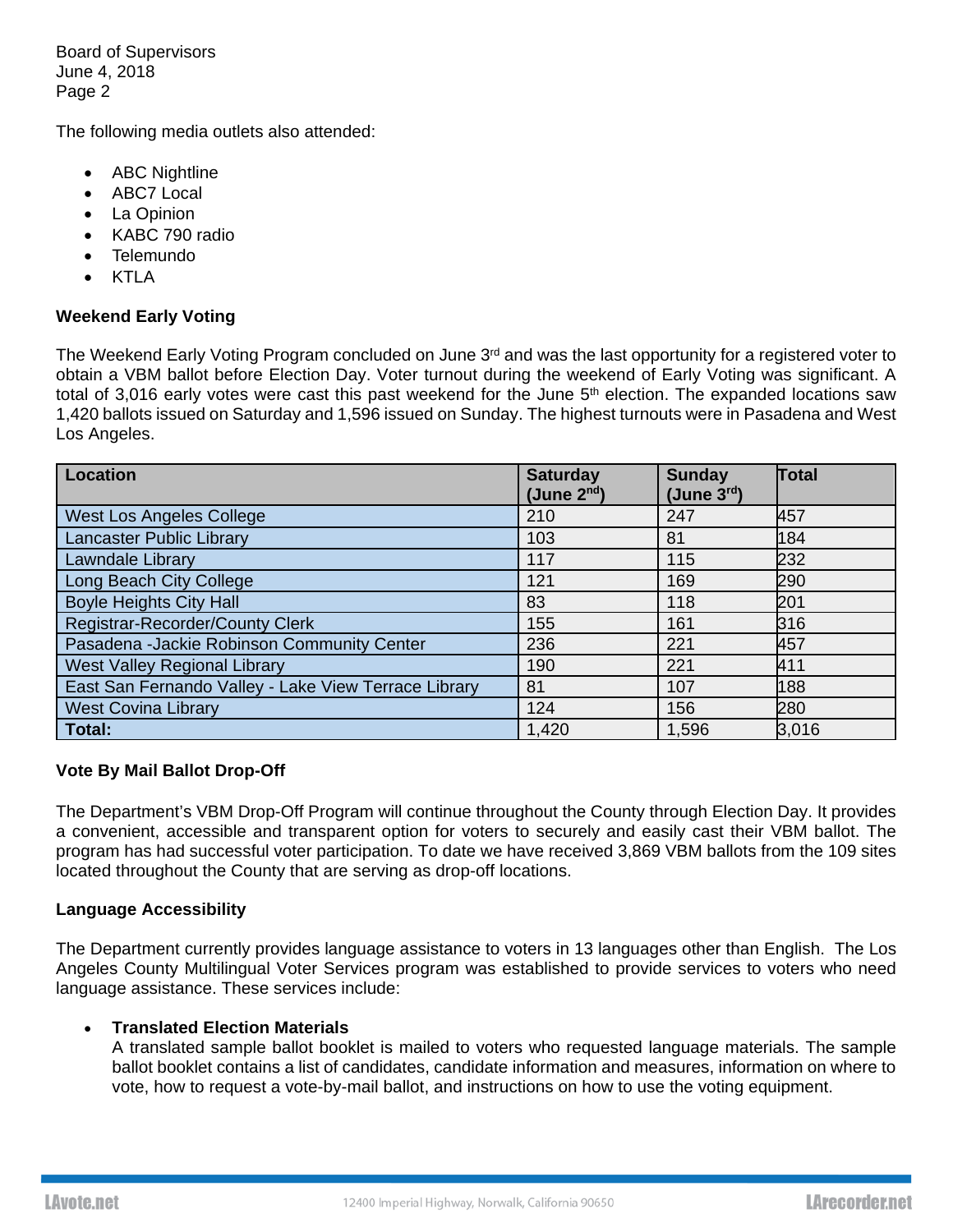#### **Bilingual Assistance at Polling Location**

Voters with limited English Proficiency can receive bilingual assistance in their language, on Election Day, at specific polling places throughout the County based on census location data for each language. Bilingual printed materials are available in all languages at polling places.

#### **Bilingual Assistance Hotline: 1-800-815-2666, option 3**

Voters may call a toll-free number to request that translated election materials are mailed to them every election. They can also receive information about or request poll place locations, bilingual voter registration cards, translated vote-by-mail application and sample ballot booklets. A list of the mandated languages and other languages that we support can be found on our website.

### **Polling Place Changes**

119 polling places for the June 5<sup>th</sup> election have changed since Sample Ballots were printed and mailed. The changes are primarily because of cancellations by the polling place owner. All affected voters were mailed a poll place change postcard that includes the new polling location. A robocall was also sent out to voters informing them that their voting location changed and that they will receive a postcard with new polling place information. The robocall also refers voters to our website where they can locate and confirm their new polling place. Additionally, signs are posted at each canceled polling location on Election Day morning that provides voters with the new voting location and address.

#### **Provisional Voting**

The Department has been proactively seeking to inform the public about the issue of provisional voting prior to Election Day. Provisional voting, which has been used in California since 1984, ensures that no properly registered voter is denied their right to cast a ballot if that voter's name is not in the roster due to clerical, processing, computer, or other error. It also allows the Department the ability to verify that no voter mistakenly votes twice in any given election. Provisional ballots also serve as a failsafe for voters who are unable to get to their assigned polling location on Election Day.

A voter may vote a provisional ballot at any polling place in the County in which they are registered to vote, however, only the contests the voter is eligible to vote for will be counted. Once voted, a provisional ballot is placed in a pink envelope and secured for processing. Provisional ballots are counted after elections officials have confirmed the validity of the voter's registration and that the voter did not already vote in the election. Historically, nearly 90% of provisional ballots are valid and counted. More information about Provisional Voting is available on the Department's website.

#### **Media**

The Department has generated many earned media opportunities to help promote the election and disseminate important information of interest to voters for this election. The following is a summary of recent earned media opportunities and press releases that have been issued regarding the upcoming election.

#### *News Releases*

# **June 4, 2018**

- Photo Opportunity: Official Opening of the Polls
- Media Logistics on Election Day

#### **June 1, 2018**

LA County Registrar Opens 10 Early Voting Locations This Weekend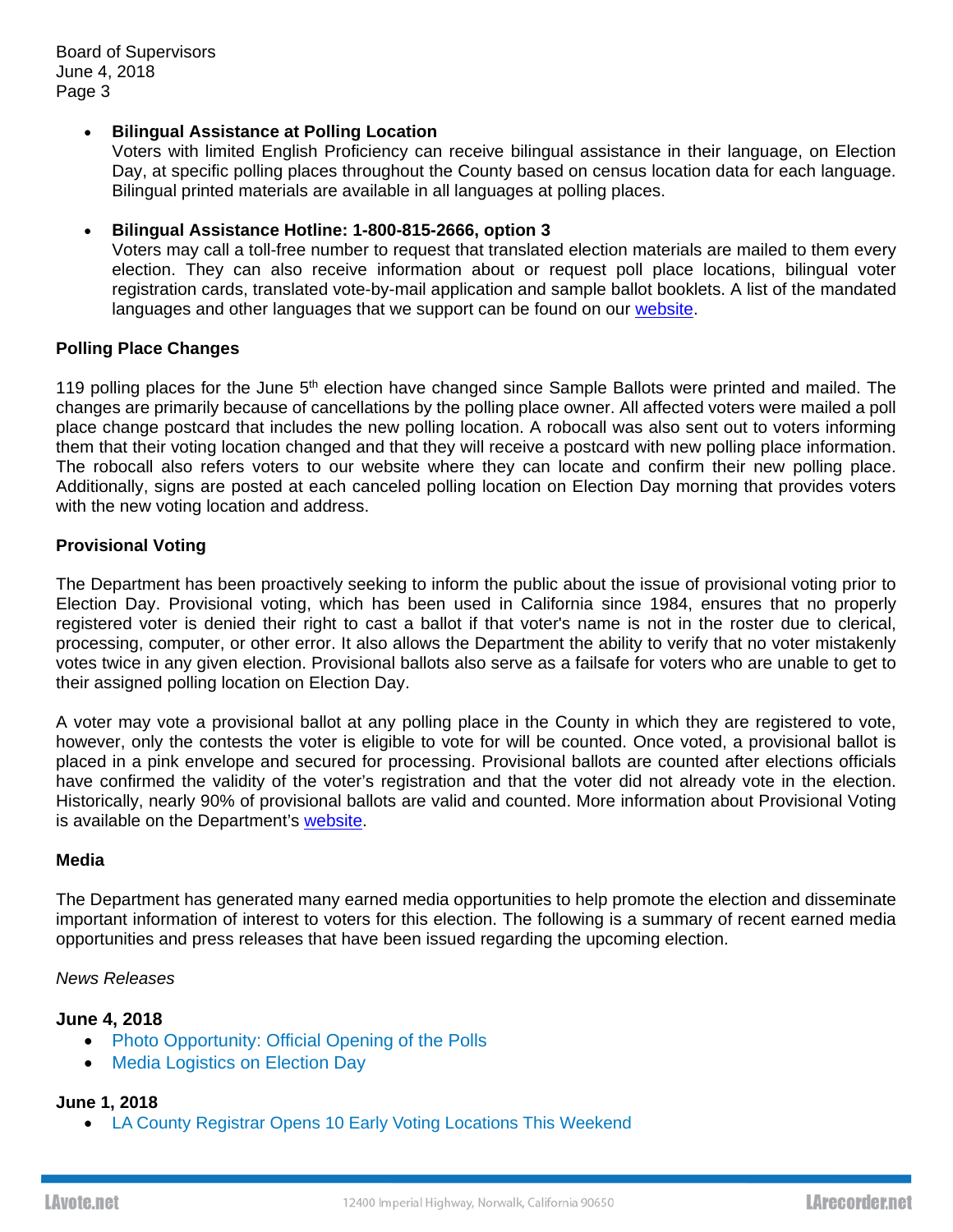# **May 31, 2018**

Election Simulation for the June 5th Statewide Direct Primary Election

# **May 30, 2018**

- LA County Registrar Partners with Lyft and Uber for Election Day
- c: Board Deputies Celia Zavala, Acting Executive Officer County Counsel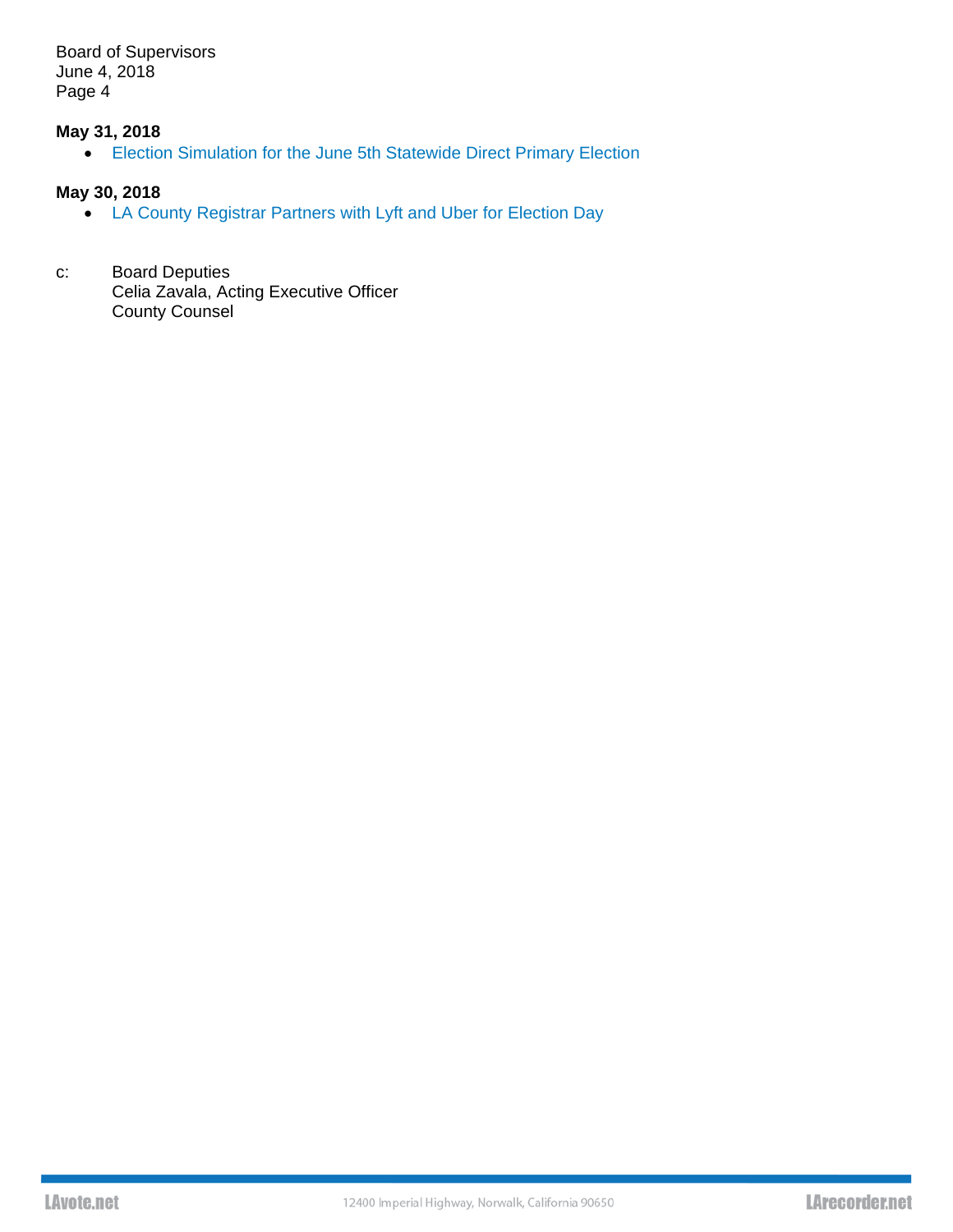| <b>Election Activity Statistics</b>                       |                |                      |                       |  |  |
|-----------------------------------------------------------|----------------|----------------------|-----------------------|--|--|
| June 5, 2018 Statewide Direct Primary Election            |                |                      |                       |  |  |
|                                                           | 05/21/2018     | 05/29/2018           | 06/04/2018            |  |  |
| <b>Vote By Mail</b>                                       |                |                      |                       |  |  |
| <b>Ballots Issued</b>                                     | 2,242,675      | 2,285,560            | 2,321,479             |  |  |
| <b>Ballots Received Back</b>                              | 3.8%<br>85,326 | 163,023              | 14 %<br>7.1 % 326,101 |  |  |
| <b>Military and Overseas</b>                              |                |                      |                       |  |  |
| <b>Ballots Issued</b>                                     | 27,599         | 27,763               | 27,835                |  |  |
| <b>Ballots Received</b>                                   | 2.9%<br>792    | 4.2 % 1,739<br>1,190 | 6.2%                  |  |  |
| <b>Sample Ballots</b>                                     |                |                      |                       |  |  |
| Mailed (continuous through date)                          | 4,851,060      | 4,889,861            | 4,908,896             |  |  |
| <b>Registered Voters Totals by Supervisorial District</b> |                |                      |                       |  |  |
| District 1                                                | 855,542        | 857,054              | 858,326               |  |  |
| <b>District 2</b>                                         | 996,753        | 998,128              | 999,222               |  |  |
| <b>District 3</b>                                         | 1,113,016      | 1,114,028            | 1,115,381             |  |  |
| District 4                                                | 1,084,199      | 1,085,377            | 1,086,454             |  |  |
| District 5                                                | 1,093,928      | 1,095,296            | 1,097,047             |  |  |
| <b>Countywide Total</b>                                   | 5,143,438      | 5,149,883            | 5,156,430             |  |  |
|                                                           | 05/21/2018     | 05/28/2018           | 06/04/2018            |  |  |
| <b>Registered Voters by Age</b>                           |                |                      |                       |  |  |
| 18-29                                                     | 1,005,471      | 1,009,691            | 1,013,041             |  |  |
| 30-39                                                     | 979,141        | 980,097              | 981,415               |  |  |
| 40-49                                                     | 813,849        | 814,349              | 815,432               |  |  |
| 50-59                                                     | 855,228        | 855,709              | 856,438               |  |  |
| 60-69                                                     | 748,330        | 748,725              | 749,080               |  |  |
| 70-79                                                     | 451,924        | 452,079              | 452,030               |  |  |
| Over 80                                                   | 287,970        | 287,710              | 287,475               |  |  |
| No Data                                                   | 1,525          | 1,523                | 1,519                 |  |  |
| <b>Total</b>                                              | 5,143,438      | 5,149,883            | 5,156,430             |  |  |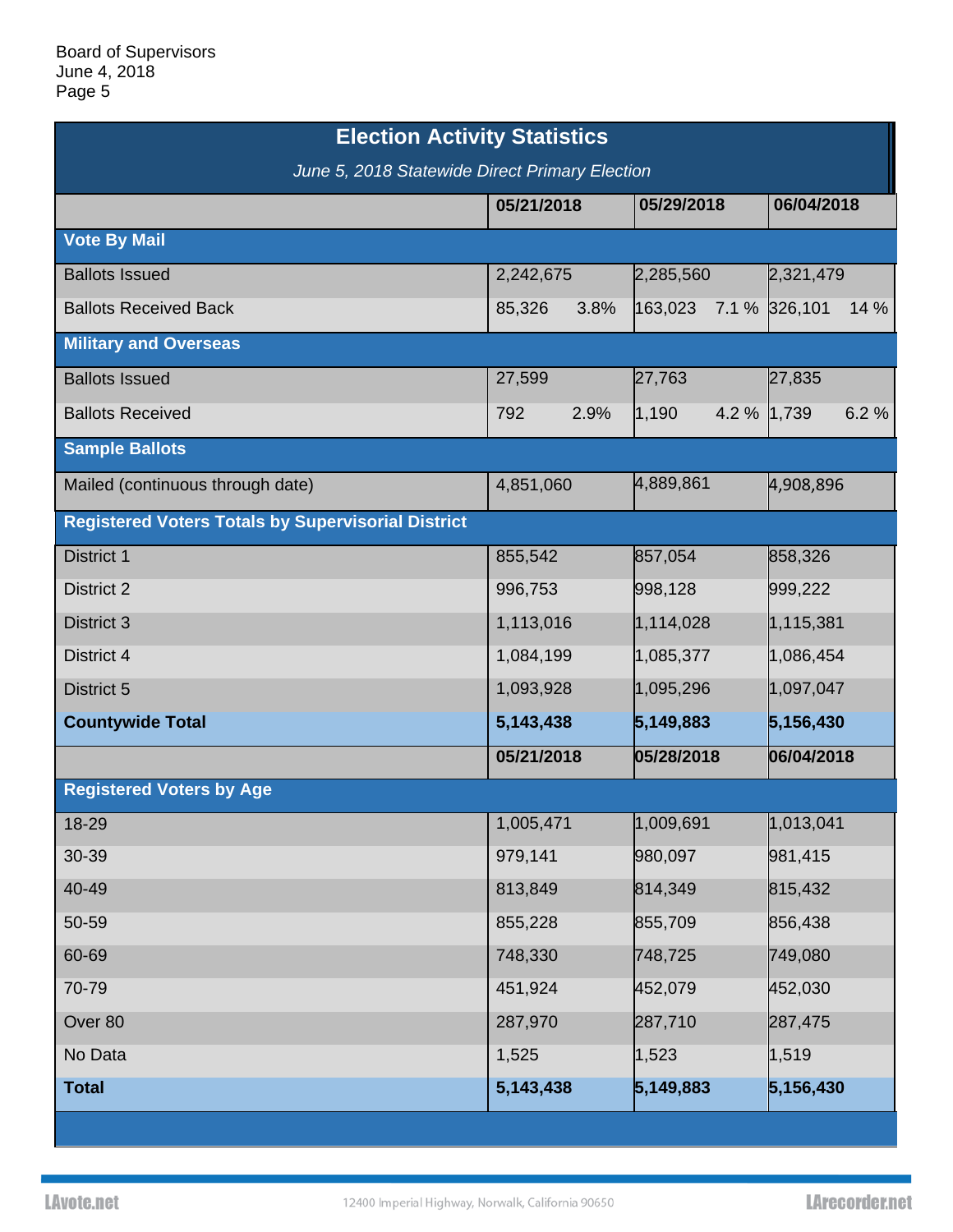| <b>Incoming Voter Registration Total (since January 1, 2018)</b>                                                    |            |             |             |  |  |
|---------------------------------------------------------------------------------------------------------------------|------------|-------------|-------------|--|--|
|                                                                                                                     | 05/21/2018 | 05/28/2018  | 06/04/2018  |  |  |
| <b>New Online Registrations</b>                                                                                     | 53,110     | 61,141      | 65,071      |  |  |
| <b>Online Re-registrations</b>                                                                                      | 59,465     | 76,024      | 116,500     |  |  |
| <b>Paper Registrations</b>                                                                                          | 86,041     | 92,779      | 100,971     |  |  |
| <b>Volunteers (Pollworkers and Inspectors)</b>                                                                      |            |             |             |  |  |
| <b>Total Recruited</b> (includes all regular and specialty<br>recruitments, as well as inspectors and coordinators) | 21,707     | 22,560      | 22,854      |  |  |
| <b>Details (part of total from above)</b>                                                                           |            |             |             |  |  |
| <b>Precinct Coordinators</b>                                                                                        | 350        | 350         | 350         |  |  |
| <b>Multilingual Pollworkers</b>                                                                                     | 8,316      | 8,669       | 8,756       |  |  |
| <b>County Employees Recruited</b>                                                                                   | 3,331      | 3,590       | 3,656       |  |  |
| <b>Legal Permanent Residents</b>                                                                                    | 229        | 245         | 248         |  |  |
|                                                                                                                     | 05/21/2018 | 05/28/2018  | 06/04/2018  |  |  |
|                                                                                                                     |            |             |             |  |  |
| <b>Number of Polling Places by Supervisorial District</b>                                                           |            |             |             |  |  |
| District 1                                                                                                          | 721        | 721         | 721         |  |  |
| <b>District 2</b>                                                                                                   | 855        | 855         | 855         |  |  |
| <b>District 3</b>                                                                                                   | 848        | 848         | 848         |  |  |
| District 4                                                                                                          | 920        | 920         | 920         |  |  |
| <b>District 5</b>                                                                                                   | 803        | 803         | 803         |  |  |
| <b>Total</b>                                                                                                        | 4,147      | 4,147       | 4,147       |  |  |
| Number of Trainings for Inspectors and Clerks                                                                       | 176        | 306         | 432         |  |  |
| <b>Outreach Activity Statistics</b>                                                                                 |            |             |             |  |  |
| Total people registered at outreach events<br>(since January 1, 2018)                                               | 757        | 976         | 1,043       |  |  |
| <b>Total number of outreach events</b>                                                                              | 111        | 159         | 171         |  |  |
| Deputy Registrar Training Sessions Hosted                                                                           | 26         | 29 (3 LASD) | 29 (3 LASD) |  |  |